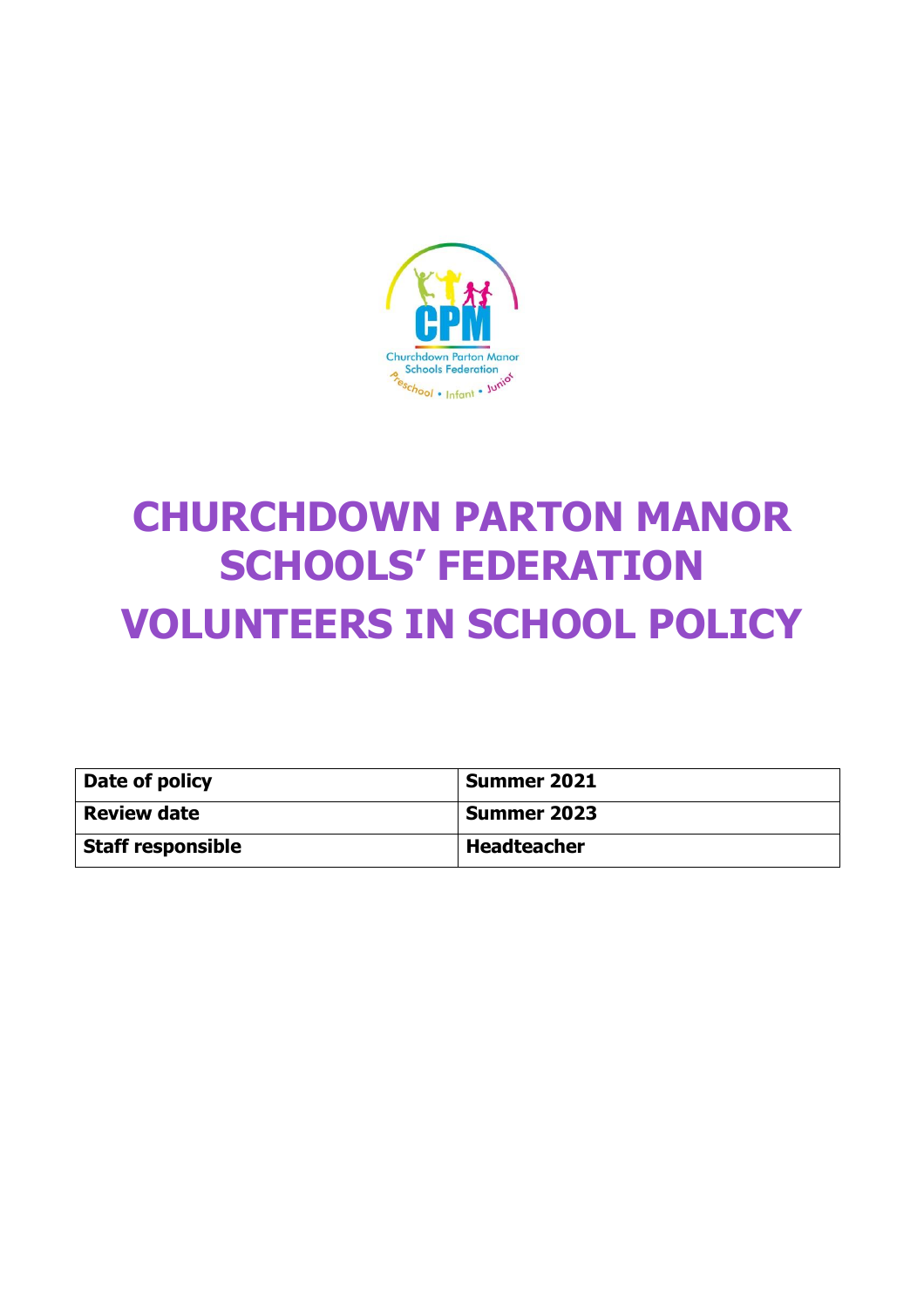#### **Equalities Statement**

Churchdown Parton Manor Schools' Federation provides an education for all, acknowledges the society in which we live, and is enriched by the ethnic, cultural and religious diversity of its citizens. The school strives to ensure that the culture and ethos of the school are such that, whatever the heritage, origins, faith, age, gender, sexuality and ability of members of the school community, everyone has the right to equal chances, is equally valued and treats one another with respect so that all pupils and staff are encouraged and supported in achieving their full potential. We provide pupils with the opportunity to experience, understand and celebrate diversity, actively tackle all instances of unlawful discrimination and strive for equality of opportunity and good relationships to permeate all aspects of school life, including:

- attainment, progress and assessment
- behaviour, discipline and exclusion
- admission and attendance
- curriculum
- personal development and pastoral care
- teaching and learning
- working with parents / carers and communities
- staff recruitment and professional development

#### **Safeguarding Statement**

- The named person with responsibility for child protection in our school is the Head Teacher, who liaises with a named Governor. We will follow the procedures for child protection drawn up by the LA and the Governing Body.
- If any person suspects that a child in the school may be the victim of abuse, they should not try to investigate, but should immediately inform the Head Teacher about their concerns
- When investigating incidents or suspicions, the person responsible in the school for child protection works closely with social care, and with the Gloucestershire Safeguarding Children Board. We handle all such cases with sensitivity, and we attach paramount importance to the interests of the child.
- We require all adults who work in school to have their application vetted by the police, in order to check that there is no evidence of offences involving children or abuse. (DBS, Barred and Prohibition Checks).
- All the adults in our school share responsibility for keeping our children safe. We may, on occasion, report concerns which, on investigation, prove unfounded. It is better to be safe than sorry and we trust that parents and carers, while they will naturally be upset, will nevertheless accept that the school acted in the child's best interests.

#### **Accessibility Statement**

We will strive to ensure that the ethos of the school is such that everyone is equally valued and treated with respect. Pupils will be provided with opportunities to experience, understand and value diversity.

All pupils should have access to an appropriate education that gives them the opportunity to achieve their personal potential, whatever their abilities and needs might be.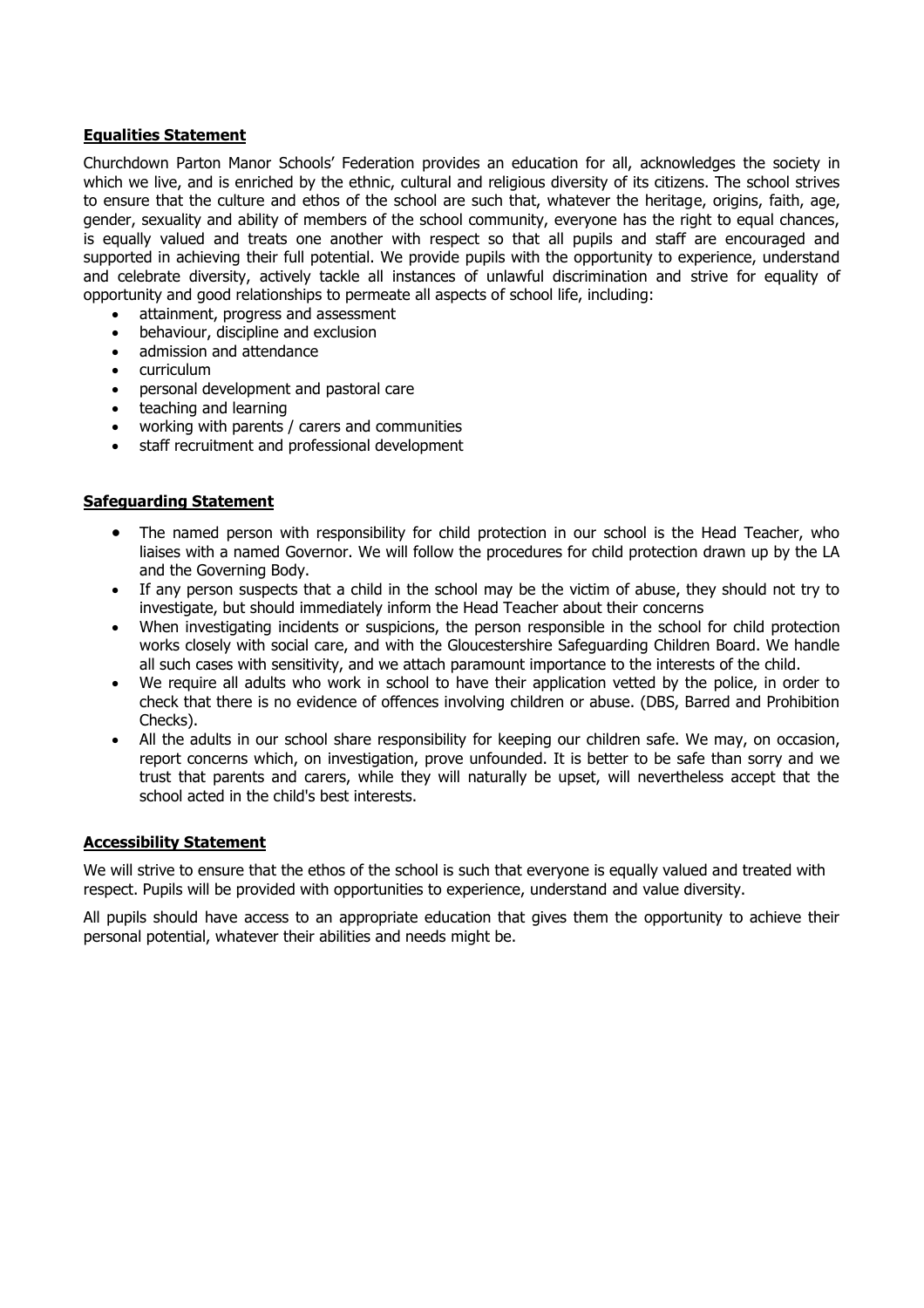# **Contents**

# <span id="page-2-0"></span>**1. Introduction and aims**

We believe that volunteers provide a valuable contribution to the school's work, and that they enrich the school through the breadth of their knowledge and experience.

We are committed to using volunteers in a way that supports the school's strategic aims and vision, as well as its development plan.

The aim of the volunteer policy is to:

- Encourage the wider community to engage with the school, thereby enhancing the curriculum, raising achievement and promoting community cohesion
- Ensure that volunteers support the school's vision and values, and adhere to our policies
- Provide staff, volunteers and parents with clear expectations and guidelines
- Set a clear, fair process for recruiting and managing volunteers

This policy has been developed in line with the Department for Education's statutory safeguarding guidance, [Keeping Children Safe in Education.](https://www.gov.uk/government/publications/keeping-children-safe-in-education--2)

# <span id="page-2-1"></span>**2. How we use volunteers**

At Churchdown Parton Manor Schools' Federation volunteers may undertake a variety of activities including:

Hearing children read; accompanying school visits; working with individual children; working with small groups of children; supporting specific curriculum areas.

Volunteers may include: Members of the governing board; parents; former pupils; students on work experience; local residents; members of the Friendly Association, members of the Church.

# <span id="page-2-2"></span>**3. Appointment of volunteers**

Volunteers should approach a member of the Senior Leadership Team (SLT) in person or via email (admin email addresses are on the website) explaining when and why they wish to volunteer. If the Federation can offer a position, someone will be in touch as soon as possible. All appointments are conditional upon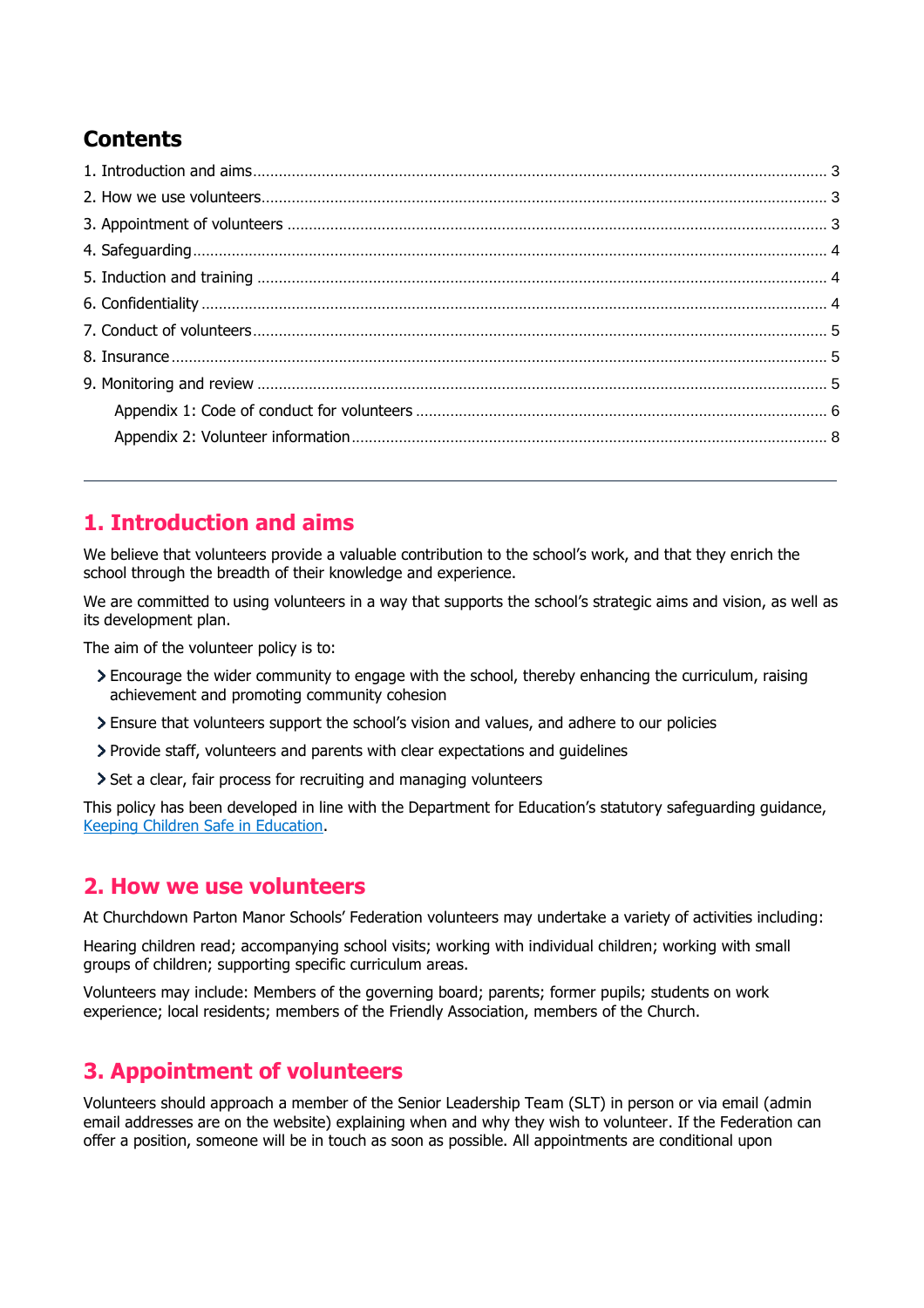appropriate safeguarding training and the completion of an enhanced DBS check (if appropriate after discussion about the role).

The volunteer may be asked to complete Appendix 2 which contains essential information that the school may not already hold (for example, in case of a work experience student). This may not be necessary in case of, for example, a parent or Governor, as school already holds this information.

The headteacher reserves the right to terminate a placement at any time.

# <span id="page-3-0"></span>**4. Safeguarding**

Safeguarding our pupils is of paramount importance, and our volunteers must share our commitment to child protection.

To ensure we're upholding our responsibility to keep our pupils safe, we will:

- Conduct enhanced DBS checks on volunteers who:
	- Work one-on-one with pupils unsupervised
	- Work with groups of pupils unsupervised
- Consider the results of any DBS checks that return with unspent and spent listed convictions, and assess these on a case-by-case basis, with regard given to the nature of the conviction and the nature of the work the volunteer will be involved in
- Provide safeguarding training at an appropriate level to all volunteers **prior** to them beginning work at the school.
- Require volunteers to agree and adhere to our code of conduct (see Appendix 1) and to read, and adhere to, the school's policies on:
	- Safeguarding and Child Protection; E-safety and Acceptable users; Behaviour; Health and safety
- Ensure that volunteers without an enhanced DBS check are always supervised, and are never left alone with pupils
- Conduct a risk assessment to determine whether a volunteer who isn't working in a regulated activity needs an enhanced DBS check. The risk assessment will consider:
	- The nature of the work they will be doing
	- What we know about them
	- References from employers or other voluntary roles
	- Whether the role is eligible for an enhanced DBS check

If the role requires a DBS check the details of the volunteer will be added to the Single Central Record.

# <span id="page-3-1"></span>**5. Induction and training**

Volunteers must complete appropriate training prior to beginning work at the school.

Training requirements will be determined by the headteacher, or the appropriate member of staff but this will always include a safeguarding overview and a discussion regarding the responsibilities of the role.

# <span id="page-3-2"></span>**6. Confidentiality**

Information about pupils, parents and staff is confidential. Volunteers are not permitted to discuss issues related to pupils, parents or staff with those outside of the school.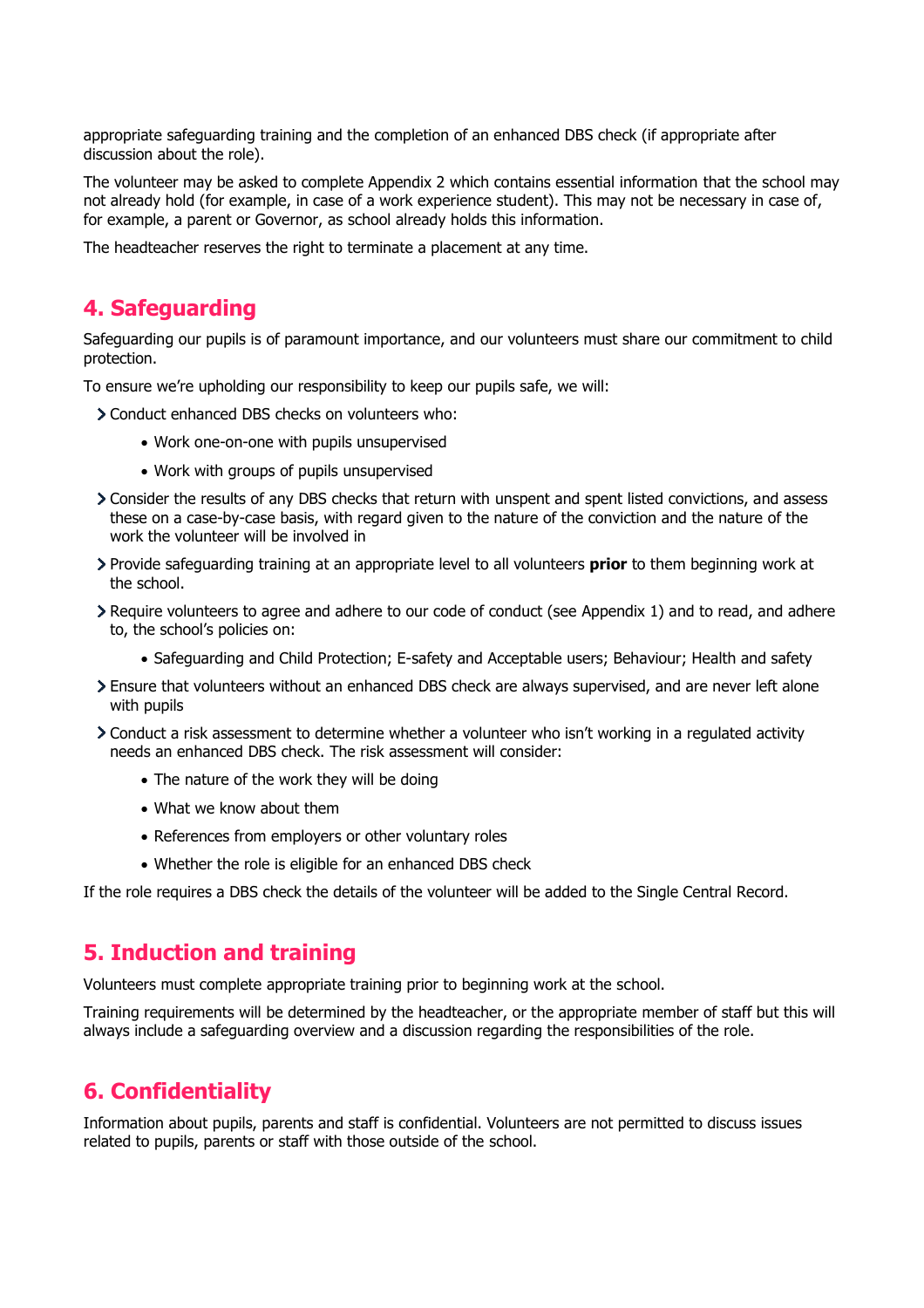If volunteers have concerns, they should raise these with the appropriate member of staff. They shouldn't discuss them with pupils or parents.

This doesn't prevent volunteers from adhering to the school's safeguarding policy (with regard to reporting safeguarding concerns or disclosures).

If concerns relate to safeguarding, volunteers must follow the guidance in our Safeguarding and Child Protection policy, and inform the Designated Safeguarding Lead.

# <span id="page-4-0"></span>**7. Conduct of volunteers**

Volunteers must comply with the code of conduct set out in the appendix to this policy (Appendix 1).

### <span id="page-4-1"></span>**8. Insurance**

The school's insurance policy covers volunteers in the event of an accident or emergency.

If a volunteer is working at the school through another organisation, we may also check that organisation's insurance arrangements.

## <span id="page-4-2"></span>**9. Monitoring and review**

This policy has been approved by the Head teacher and will be reviewed regularly.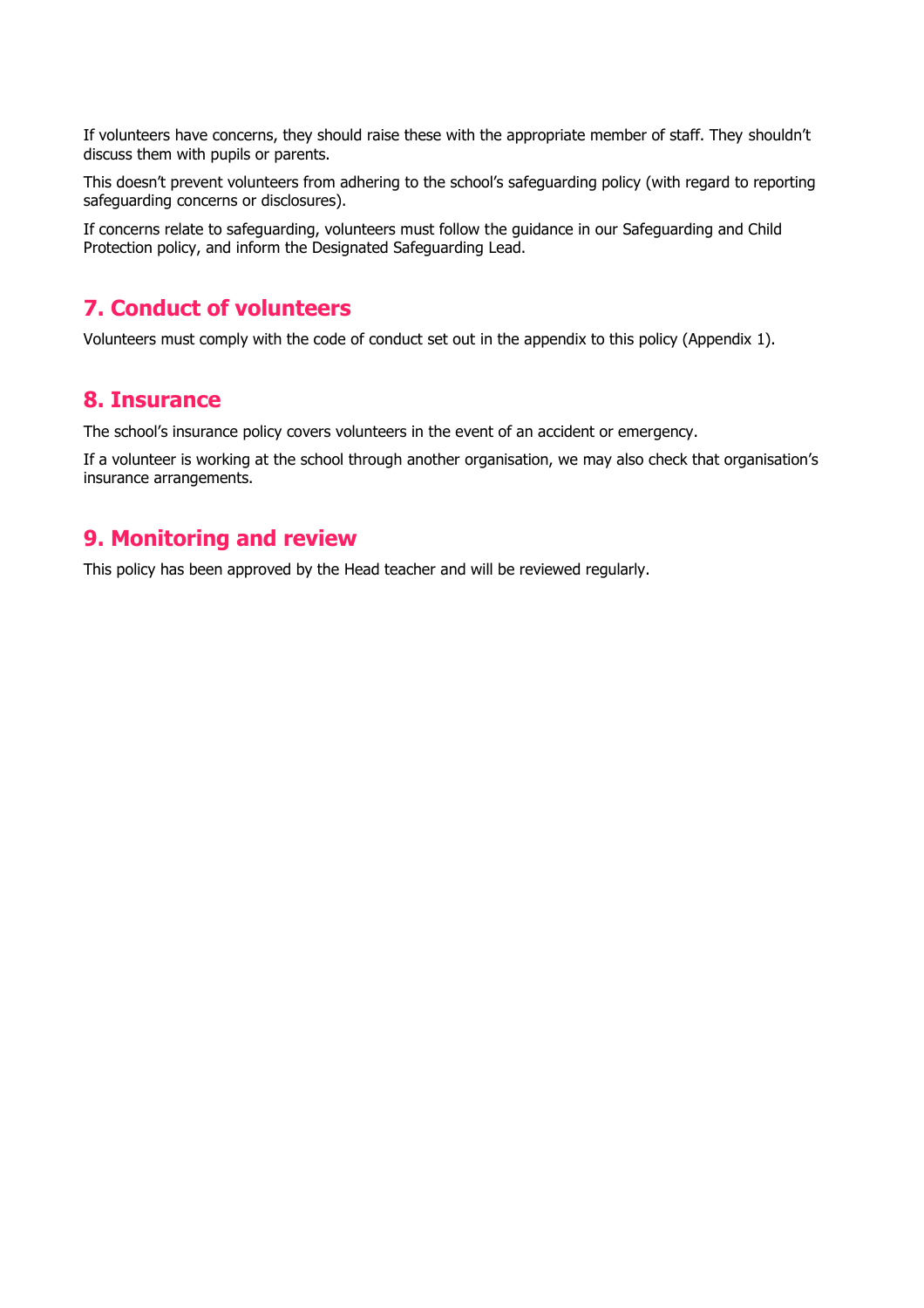#### <span id="page-5-0"></span>**Appendix 1: Code of conduct for volunteers**

## **Churchdown Parton Manor Schools' Federation**

#### **Code of conduct for volunteers**

In undertaking a volunteer placement within our federation, volunteers agree to the following:

#### **1. School rules and policies**

Volunteers will follow all school rules and policies, including those on:

Safeguarding and Child Protection policy, E-safety and Acceptable users, Data protection/ GDPR, Health and safety, Equality and Behaviour.

Copies of the school policies are available online or from the school office.

#### **2. Professional conduct**

Volunteers must accept and follow instructions provided by staff.

Volunteers should ask for guidance or clarification if required. Questions can be directed to the supervising member of staff (usually the class teacher) or to a member of the Senior Leadership Team (SLT).

Behaviour management is the responsibility of school staff. If volunteers witness behaviour that they believe is unacceptable, or are struggling to manage the behaviour of pupils with whom they're working, they should alert the class teacher immediately. Volunteers should not attempt to reprimand pupils or issue sanctions unless previously agreed with the class teacher.

Volunteers must conduct themselves in a professional manner at all times. This includes:

- Dressing in a way that is professional and appropriate to the work they are doing
- Refraining from using inappropriate language
- Setting an example for pupils by behaving in a way that reflects the school's ethos and values
- Ensuring that comments, including those made on social media, do not bring the school into disrepute
- Not using their phone in the classrooms except in cases of emergency

Volunteers must not accept gifts from, or give gifts to, pupils.

Parent volunteers with children at the school must not act in a way that favours their own child, and should not approach their child unnecessarily during the school day (for instance, during break times). They may not use their time as a volunteer to discuss their child's education with school staff.

If a volunteer is unable to come to school when they are expected/ scheduled to be in, they must contact the class teacher or the school office as soon as possible. Inconsistent attendance may result in the placement being reviewed or terminated.

#### **3. Safeguarding**

Volunteers must be familiar with, and adhere to, the school's Safeguarding and Child Protection policy. Safeguarding training/ information will be provided to all volunteers before they begin their placement.

If volunteers have concerns about the welfare of a child, or if a child makes a disclosure, they should speak directly to the Headteacher/ Deputy Headteacher.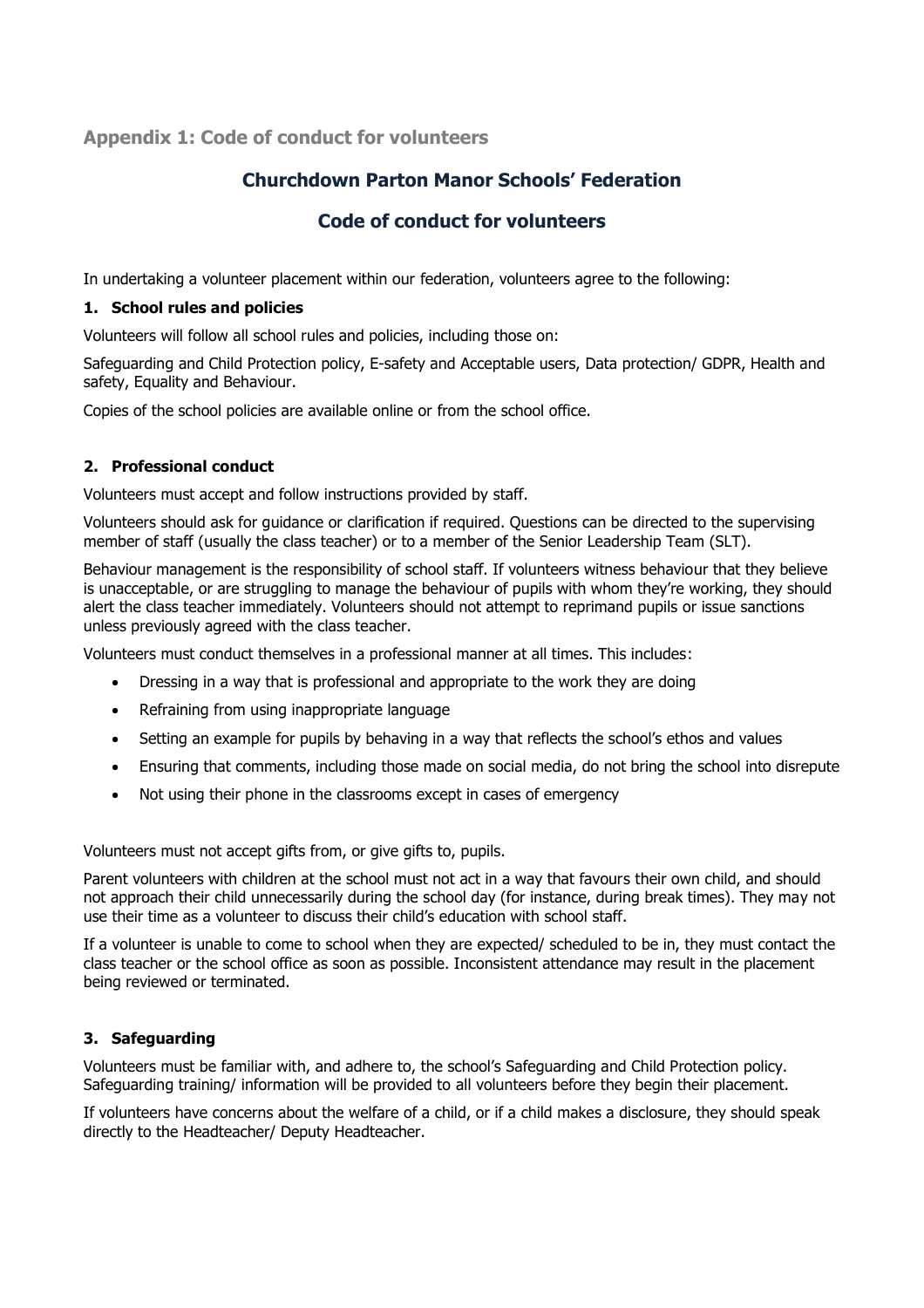Volunteers should refrain from physical contact with pupils, and should use their judgement to determine when physical contact is appropriate. If physical contact with pupils is required, volunteers should ask for a pupil's consent before touching them.

Volunteers must not form personal relationships with pupils, either inside or outside of school, with whom they do not already have a personal relationship. This includes:

- Exchanging contact information
- Making contact with pupils outside of school, including on social media
- Arranging to meet pupils outside of school

Volunteers should not take or share photos of pupils unless instructed to do so by their supervisor.

#### **4. Health and safety**

Volunteers must abide by the school's Health and Safety policy. Volunteers are not to administer first aid, except in an emergency where none of the designated first aiders are available.

Volunteers must be familiar with the school's fire safety and emergency evacuation procedures.

Volunteers must sign in and sign out at the beginning and end of every visit.

#### **5. Confidentiality**

Information about pupils, parents and staff at the school is confidential, and should not be shared with anyone else. Volunteers shouldn't discuss pupils with parents or other children. If parents approach volunteers for information, they should be directed to speak to a class teacher or the Headteacher.

Failure to adhere to this code of conduct may result in the termination of the placement. In more serious cases, misconduct will be treated in line with the school's staff disciplinary procedures.